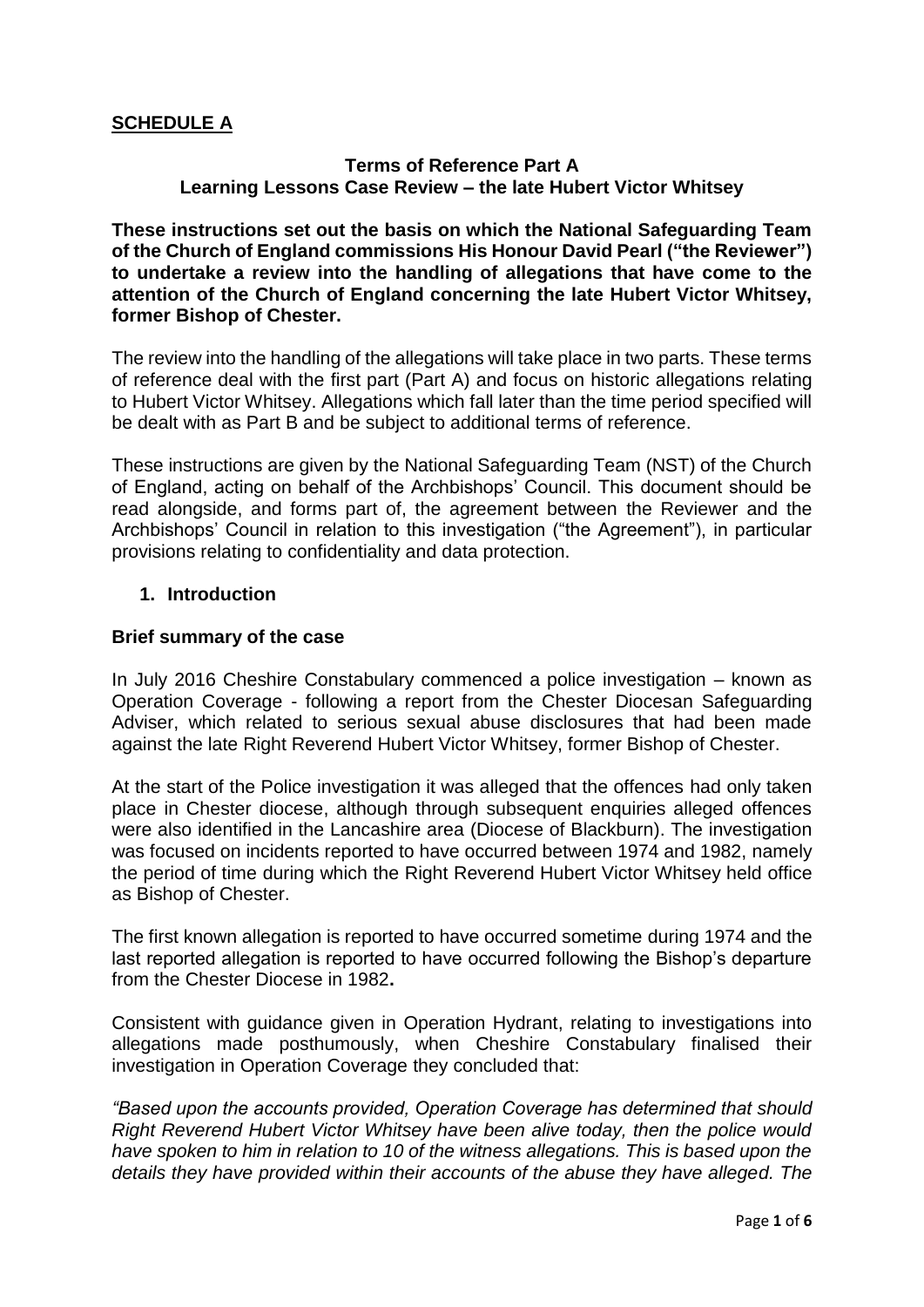*3 other witnesses have provided only limited information to the police regarding the abuse they have alleged and, as such, it has been determined that we would have had insufficient information to speak to Right Reverend Hubert Victor Whitsey in regard to these specific cases."*

The National Safeguarding Team is not aware of any ongoing criminal investigation. There are a number of civil claims underway.

The NST understands that 19 people have come forward to date with allegations of abuse by Whitsey. Not all of those individuals have expressed a wish (via police liaison officers) to be contacted by the Church of England.

The Archbishop of York has apologised to all those who have expressed a wish to receive a personal apology (in addition to the public apology made by the Archbishop of York) and offers have been made, for those who wish to do so, to meet with the Lead Safeguarding Bishop, the Rt Rev. Peter Hancock, Bishop of Bath & Wells. Nine people have been contacted by letter offering an appointment with Bishop Peter, or their diocesan bishop should they prefer.

## **2. Objective of the Review**

This review ("the Review") will allow those individuals who have indicated that they have sustained harm at the hands of Hubert Victor Whitsey or another Church body or officer to describe their experiences. The Review will identity both good practice and failings in the Church of England's handling of the allegations relating to Hubert Victor Whitsey, including its safeguarding practice, in order that the Church of England can take steps to enhance and improve its response to allegations of abuse and, thereby, ensure a safer environment for all.

## **3. Scope of the Review**

- 3.1 The Review will focus on two related but distinct questions: (1) what did the Church of England know about alleged abuse perpetrated by Hubert Victor Whitsey, and (2) what was the Church of England's response to those allegations.
- 3.2 In connection with the first question, the Review will consider:
- (1) What information was available to the Church of England within relevant dioceses (see below) relating to Herbert Victor Whitsey's alleged abuse of children and individuals, and whether this information was known to central Church authorities.
- (2) Who had this information and when and what did they do with it.
- 3.3 In connection with the second question, the Review will consider:
- (1) Whether, when the abuse was reported, Church officers and Church bodies responded in a timely and appropriate manner in line with policies, practice and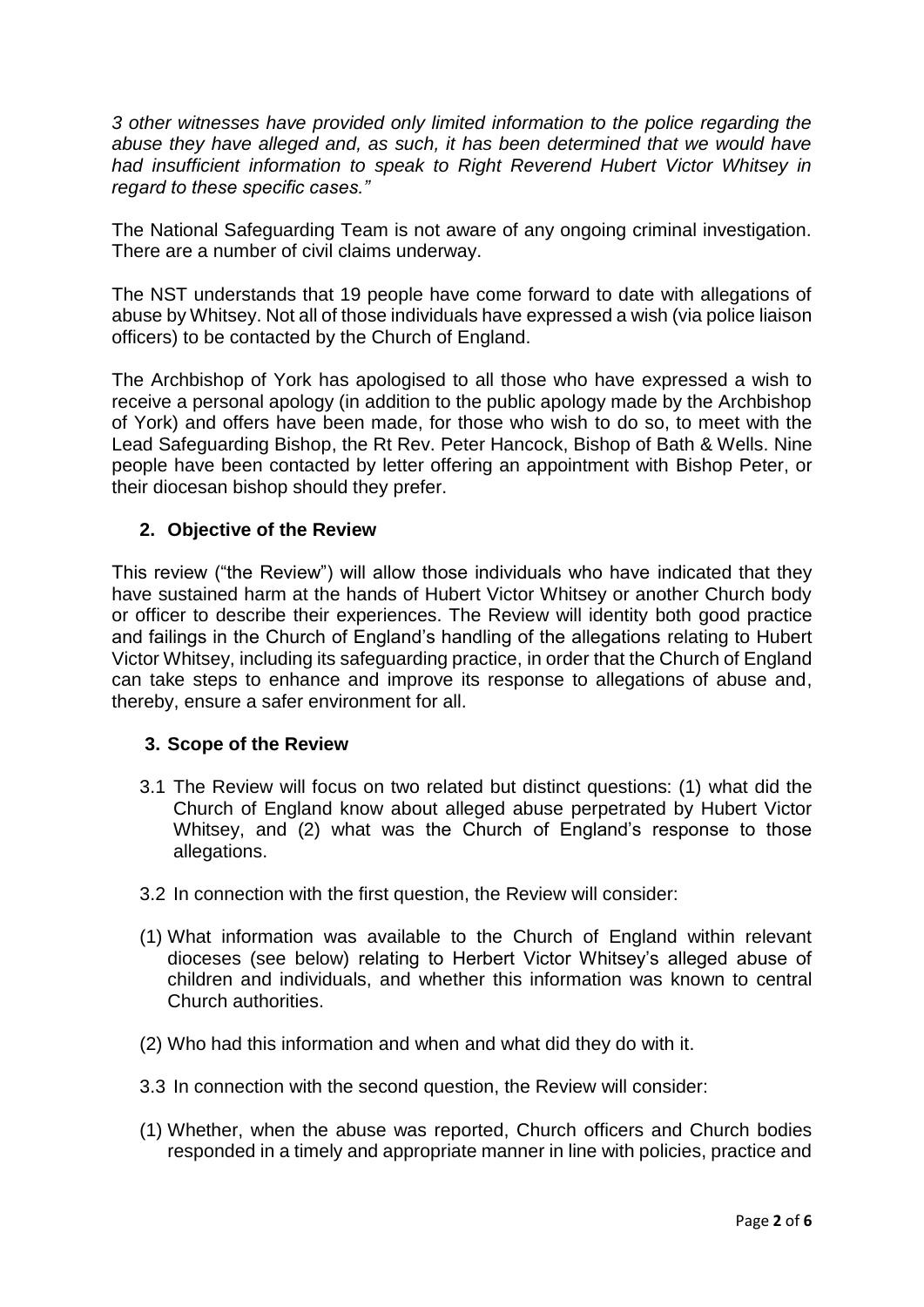procedures in place in the Church of England at the time, as well as appropriate statutory policy and legislation.

- (2) Whether such abuse, and any further abuse, could have been prevented.
- (3) Whether, taking account of the [Gibb review,](https://www.churchofengland.org/sites/default/files/2017-11/report-of-the-peter-ball-review-210617.pdf) what additional lessons can be learnt which are relevant and which might improve safeguarding practice in the Church of England.

## **4. Principles underpinning the Review**

- 4.1 The Reviewer should:
- (1) Place the actions of individuals and organisations in context, showing understanding of the underlying reasons that led to individuals and organisations acting as they did, or which might explain why they did so.
- (2) Consider the actions of individuals and organisations against the standards of practice which applied at the relevant time, i.e. understand practice from the view point of the individuals and organisations at the time rather than using hindsight.
- (3) Be transparent and open about the collection and use of information.
- (4) Make use of relevant research (for example which allows the Reviewer to assess conduct at a particular date against the standards in place at that date) and appropriate evidence to inform all judgments.
- (5) Ensure that if, in the course of their work they identify additional relevant matters (whether additional allegations or failures to respond properly by a Church officer or Church body), that these are brought to the immediate attention of Elizabeth Pollard in the National Safeguarding Team.

## **5. Relevant material**

#### Time frame

5.1 The time frame for the Review will be the period from 1966 (the date of first known disclosure) until 27 July 2018 (date of the apology letter from the Archbishop of York).

#### Evidence

- 5.2 The Reviewer may wish to:
	- (1) Consider the oral accounts of those with an interest in this Review, namely survivors, those who have brought forward allegations of abuse, relevant clergy, and appropriate others ("Interested Parties"), to the extent that they are willing to take part in the Review; and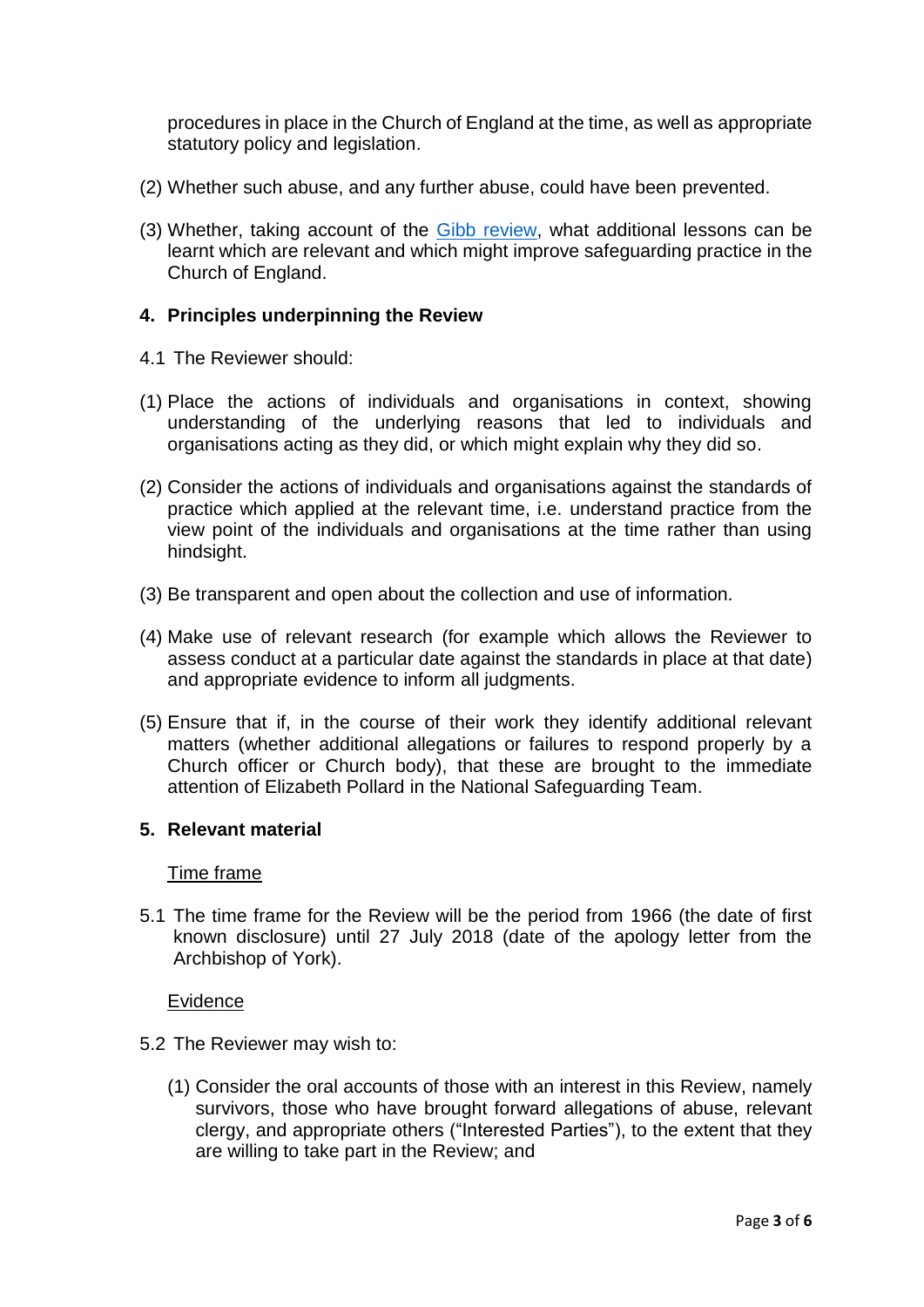- (2) Consider relevant documentary evidence from the sources set out below
- 5.3 Where appropriate the Reviewer may, with the agreement of Director of Safeguarding, follow up any alternate material lines of inquiry, not already detailed in these Terms of Reference, which in the Reviewer's opinion might be relevant to the Review.

#### *Oral accounts*

- 5.4 The Reviewer may approach Interested Parties to ask them to give an oral account in connection with any matter relevant to the Review. Any oral account given will be recorded and transcribed. Alternatively, where a relevant individual has already given their account to the police or a statutory agency, and would rather not retell their account, the Reviewer may have regard to any relevant account which that individual might obtain by making a data subject access request to the appropriate data controller.
- 5.5 The Reviewer should consider making approaches to:
	- i) Survivors and those who have brought forward allegations of abuse
	- ii) Relevant Diocesan Safeguarding Advisers (i.e. those in the dioceses of Chester, Blackburn, Manchester and St Albans)
	- iii) Relevant bishops and clergy, to include the Bishops of Chester, Manchester, and Beverley
	- iv) The Archbishop of York
	- v) Officers of the Cheshire Constabulary
	- vi) The close living relations of Bishop Hubert Victor Whitsey

#### *Documentary evidence*

- 5.6 So far as they are available, the Reviewer will review relevant documents from the following sources:
	- i) Diocese of Chester
	- ii) Diocese of Blackburn
	- iii) Diocese of Manchester
	- iv) Diocese of St Albans (Hertford)
	- v) The Office of the Archbishop of York
	- vi) Any other diocese where Hubert Victor Whitsey held Permission to Officiate or held office
	- vii) Cheshire Constabulary's report of their investigation
	- viii) The National Safeguarding Team
	- ix) The Provincial Safeguarding Adviser in the Province of York

## **6. Involvement of Interested Parties and the Whitsey family**

6.1 In order to ensure that the Review is transparent and fair: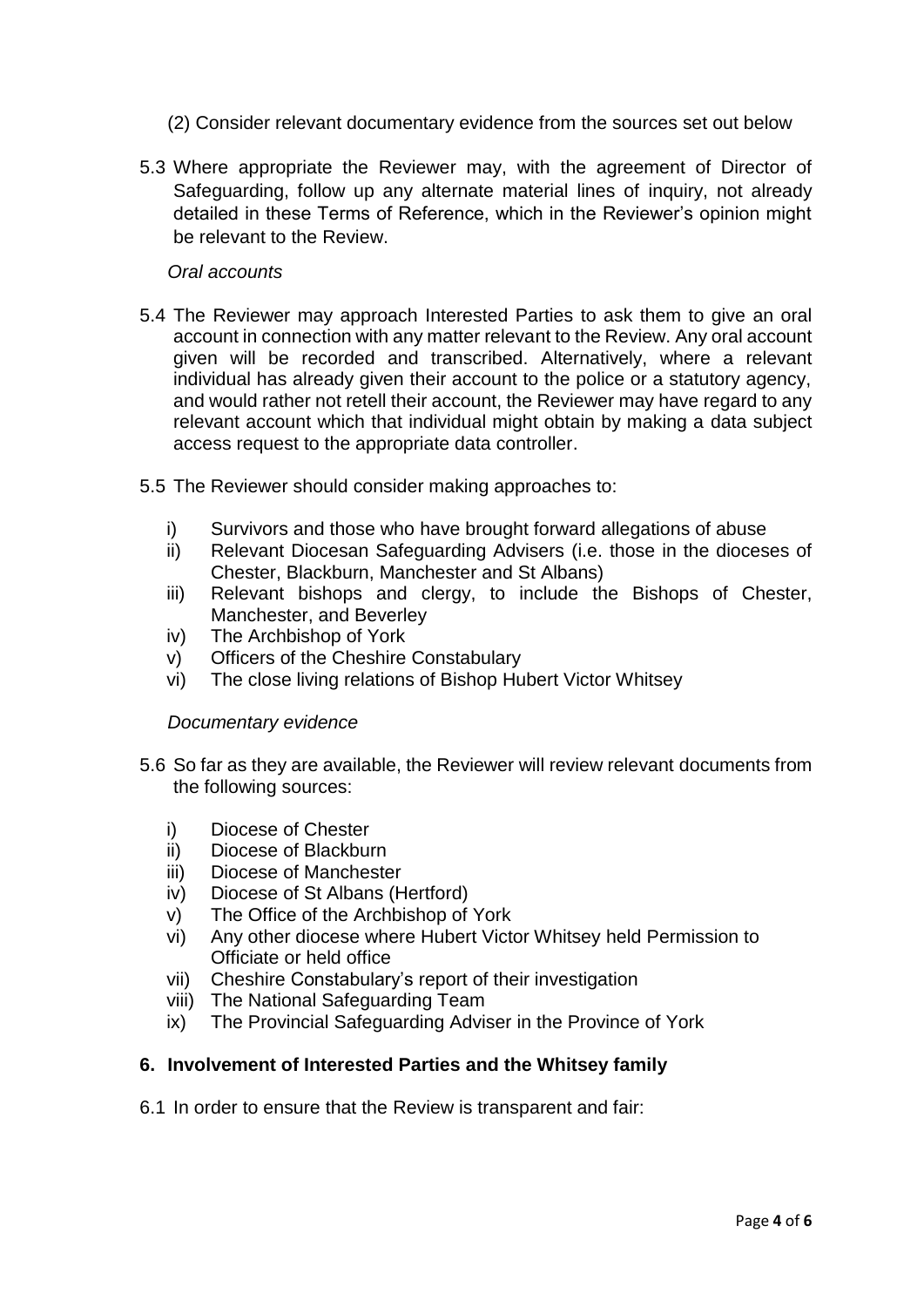- (1) These Terms of Reference will be shared with Interested Parties if they wish to see them. The National Safeguarding Team welcomes any feedback on this Review which those individuals may have.
- (2) Interested Parties will be asked if they wish to engage with the Review.
- (3) The Director of Safeguarding will ensure that the Review is shared with Interested Parties and the close living relations of Hubert Victor Whitsey with reasonable advance notice of publication.

## **7. Content of Review**

- 7.1 In light of the purpose of the Review (as set out above), based on the evidence available, the Reviewer will answer the questions which are set out in paragraph 3 above.
- 7.2 The Review should be accompanied by an executive summary.
- 7.3 The Reviewer should identify, in an appendix to the Review, all of the oral accounts and documentary records which he has considered.
- 7.4 The Reviewer will not be able to make formal findings of fact but is asked to give a view, informed by his professional judgment, as to what version of events seems most likely, on the balance of probabilities.
- 7.5 The Reviewer should identify examples of good safeguarding practice as well as examples of any inappropriate response.
- 7.6 The Review should be accompanied by a chronology of relevant events.

#### **8. Timeline for the Review**

- 8.1 Work on the Review will commence on 20 May 2019.
- 8.2 It is anticipated that the Review shall be completed within no more than nine months from commencement.
- 8.3 Elizabeth Pollard will be the National Safeguarding Team's point of contact for the Review and it is anticipated that Ms Pollard and the Reviewer will meet regularly to review the progress of the Review. The Reviewer is asked to provide progress updates to Ms Pollard on a regular basis.

## **9. Presentation and publication of Review**

- 9.1 The Review should be drafted ready for publication, i.e. with appropriate steps taken to anonymise the name of individuals who do not wish to be named and to redact such information as might allow for identification.
- 9.2 The Reviewer should send the Review in a non-editable electronic formal (pdf is best) to the Director of Safeguarding.